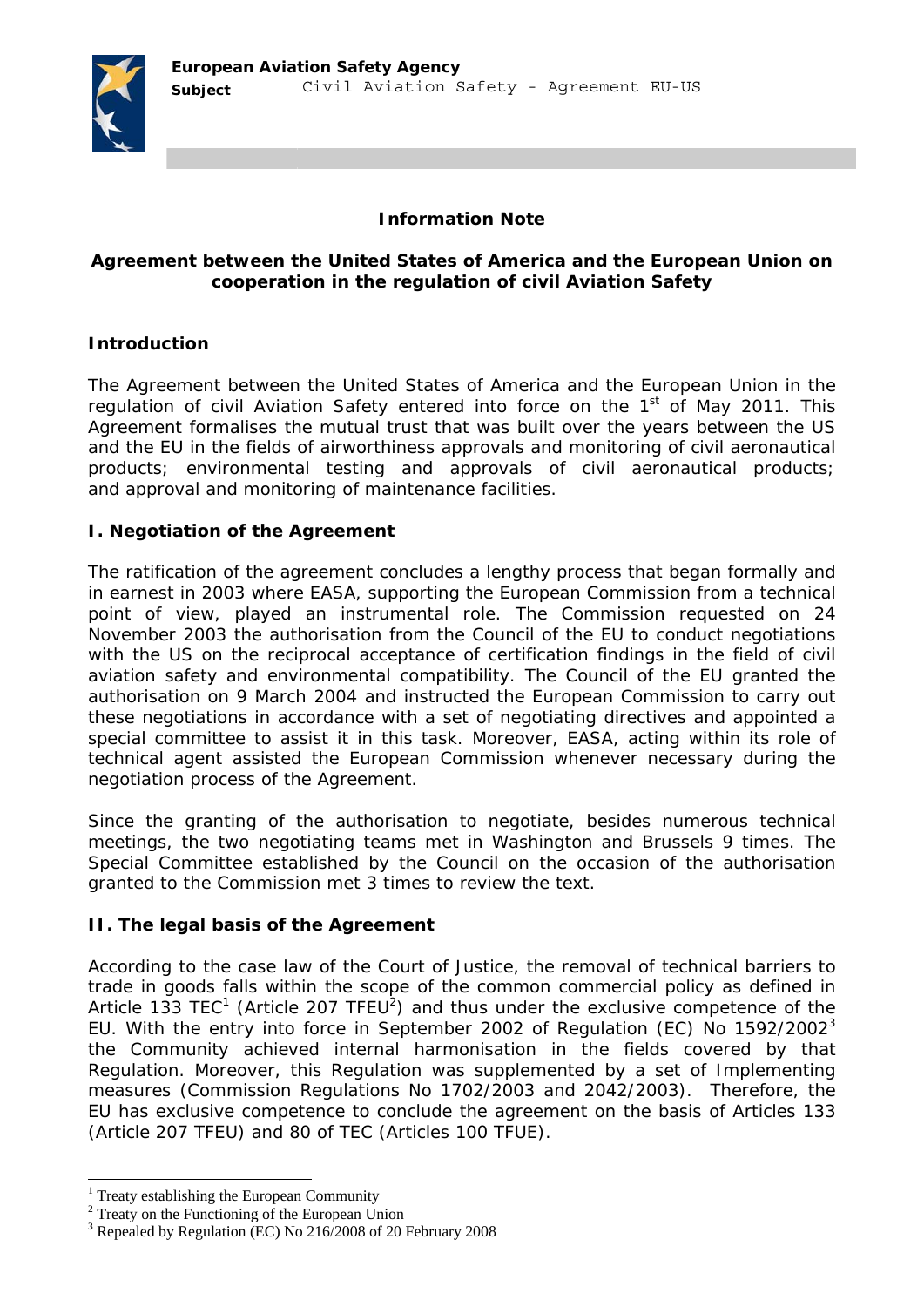## **III. Structure and Committees established by the Agreement**

The Agreement reflects the structure of a "classical" agreement in the areas of aviation safety, a "BASA" as are called the existing Bilateral Aviation Safety Agreements between the US and some EU Member States (EU MS). As in the cases of the BASAs, the Agreement is based on mutual trust of each other's system and on the comparison of regulatory systems.

Nevertheless, the Agreement differs form the existing BASAs since several provisions regarding its application to specific types of products, establishment of committees/sub-committees, production issues or questions on release certificates (that were usually set out in separate arrangements at civil aviation authority level, e.g. IPA/MIP<sup>4</sup>), are now presented in the Annexes (Annex 1 – Airworthiness and Environmental Certification and Annex 2 - Maintenance) having the binding nature of a Treaty.

Moreover, the FAA and EASA at authority level prepared the so-called 3<sup>rd</sup> level texts (Technical Implementation Procedures – TIP for Airworthiness and Environmental Certification and the Maintenance Annex Guidance – MAG for Maintenance) that define how the Parties will implement and work in order to achieve the objectives set out in the Agreement and its Annexes.

In addition, it should be highlighted that the Agreement establishes a series of committees/sub-committees ensuring its effective functioning. First of all, a Bilateral Oversight Board (BOB) that will be responsible for the implementation of the agreement, for handling disputes and the amendment and adoption of new annexes, as appropriate. The Union will be represented in the BOB by the European Commission assisted by EASA and accompanied by the Aviation Authorities as representatives of the EU MS. Moreover, the discussions at technical level (FAA-EASA) and the development, approval and amendments of the TIP and MAG will be assured by the Certification Oversight Board (COB) and the Joint Maintenance Coordination Board (JMCB) respectively, being both boards accountable to the BOB.

# **IV. Purpose and Scope**

The main purposes of the agreement are to automatically accept certain approvals issued within the other certification system (an approval issued by one party constitutes a valid approval by the other party) and enable the reciprocal acceptance of findings of compliance during validation processes. Furthermore, the Agreement supports the continuation of high-level regulatory cooperation and thus promotes a uniform high degree of safety in air transport. This will facilitate trade in goods and services covered by its scope and limit as much as possible, the duplication of assessments, tests and controls to significant regulatory differences.

Its scope covers the airworthiness approvals and monitoring of civil aeronautical products, the environmental testing and approvals of civil aeronautical products and the approval and monitoring of maintenance facilities.

Finally, the Agreement gives the possibility that the Parties agree on additional areas of cooperation by amendment of the Agreement.

<sup>[</sup>R1] 2 ÷. 4 Implementation Procedures for Airworthiness/Maintenance Implementation Procedures

E.T005-01 © European Aviation Safety Agency, 2011.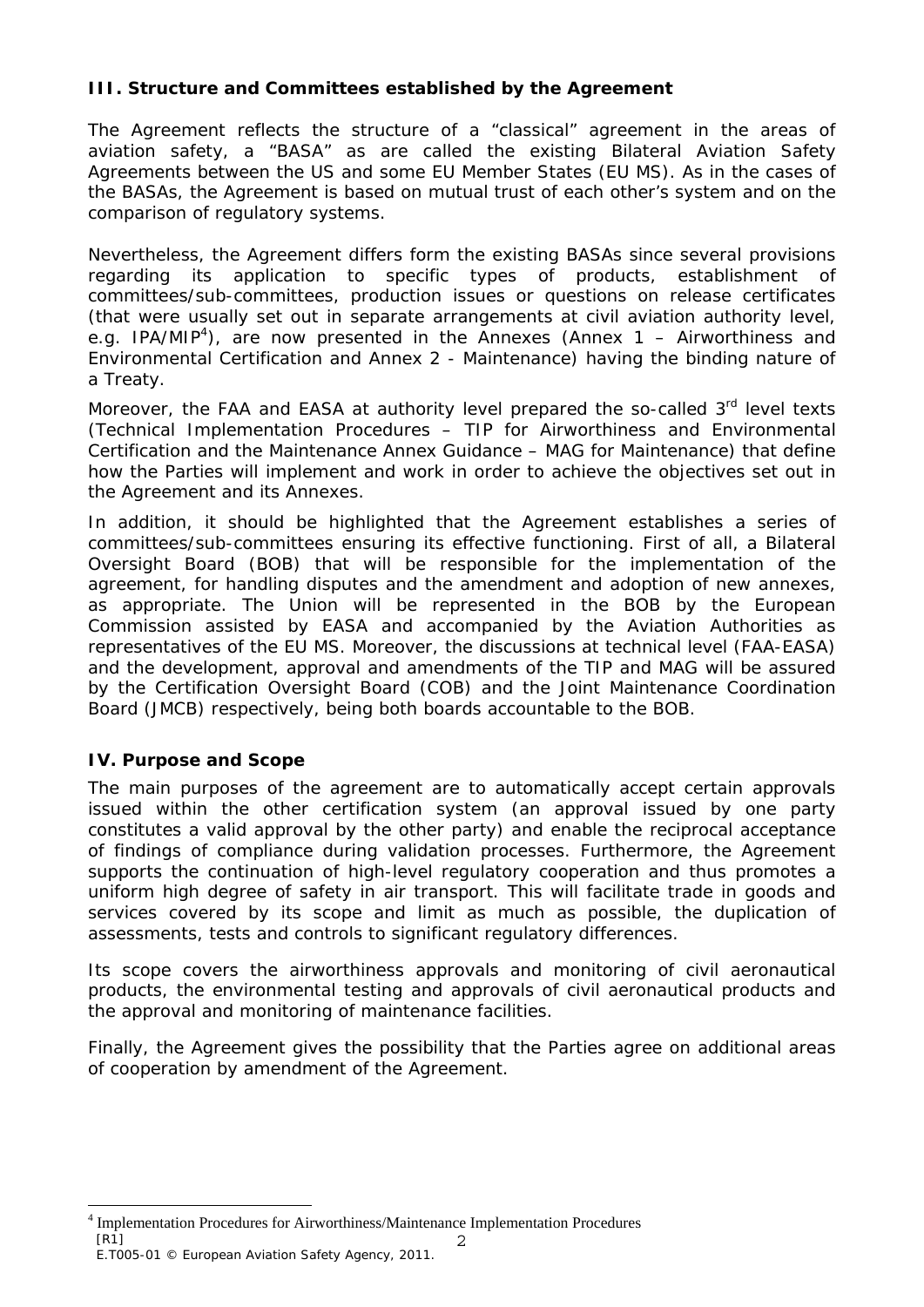### **V. What will change and which are the implications on the daily work for EASA and NAAs**

# **Annex 1 (Airworthiness and Environmental Certification)**

# **What will change?**

As the new Agreement builds on existing national Agreements between some EU MS and the US, the new agreement constitutes "an evolution rather than a revolution" in the EU-US relations on airworthiness cooperation. The new EU-US Agreement clarifies a number of existing ambiguities and provides a sound legal basis for the reciprocal acceptance of certain approvals and certification findings. Furthermore, the new Agreement eliminates some of the still existing limitations in the fields of Supplemental Type Certificate (STC) validations and facilitates the reciprocal acceptance of used aircraft.

A thorough surveillance process under the responsible Certification Oversight Board (COB) will ensure that validation projects are conducted in a most efficient and cooperative way, avoiding any unnecessary duplication of certification work.

Finally the Agreement opens possibilities for further enhancements and more direct acceptance of certification findings. Based on confidence established via daily cooperation and formal assessments of each other's certification systems, new elements of mutual acceptance can be added to the Agreement in the future.

## **Which are the implications on the daily work for EASA and NAAs?**

Still existing national export certificates for products, parts & appliances will be replaced by certificates in accordance with the new Agreement. For new and used aircraft EASA Form 27 will replace existing national export certificates.

The Agency will continue its successful technical cooperation with the FAA under wellestablished communication lines and newly established COB. Technical Implementation Procedures (TIP) will provide detailed instructions and guidance for the daily handling of validation projects. As far as EU MS are affected (e.g.: issuance of export certificates) the Agency will coordinate and support NAAs, including offering technical training, as necessary.

## **Annex 2 (Maintenance)**

## **What will change?**

The new Agreement provides a sound and uniform legal basis for the reciprocal acceptance of findings of compliance, approvals, documentation and technical assistance regarding approvals and monitoring of repair / maintenance organisations.

The most fundamental change in relation to the situation before the Agreement it will be the fact the NAAs of the 17 EU MS covered by Annex 2 of the Agreement will act on behalf of the FAA in what concerns initial, renewal and change or amendment of the FAA certificate of a maintenance organisation located in their respective countries.

A comprehensive surveillance process under the responsibility of the Joint Maintenance Coordination Board (JMCB) will ensure consistent application of Annex 2 (Maintenance) to the Agreement. Detailed instructions and guidance for the implementation of Annex 2 provisions are included in the Maintenance Annex Guidance (MAG) document. The JMCB will also make proposals for the inclusion of new EU NAAs not yet covered by the Agreement based on formal assessments of these NAAs.